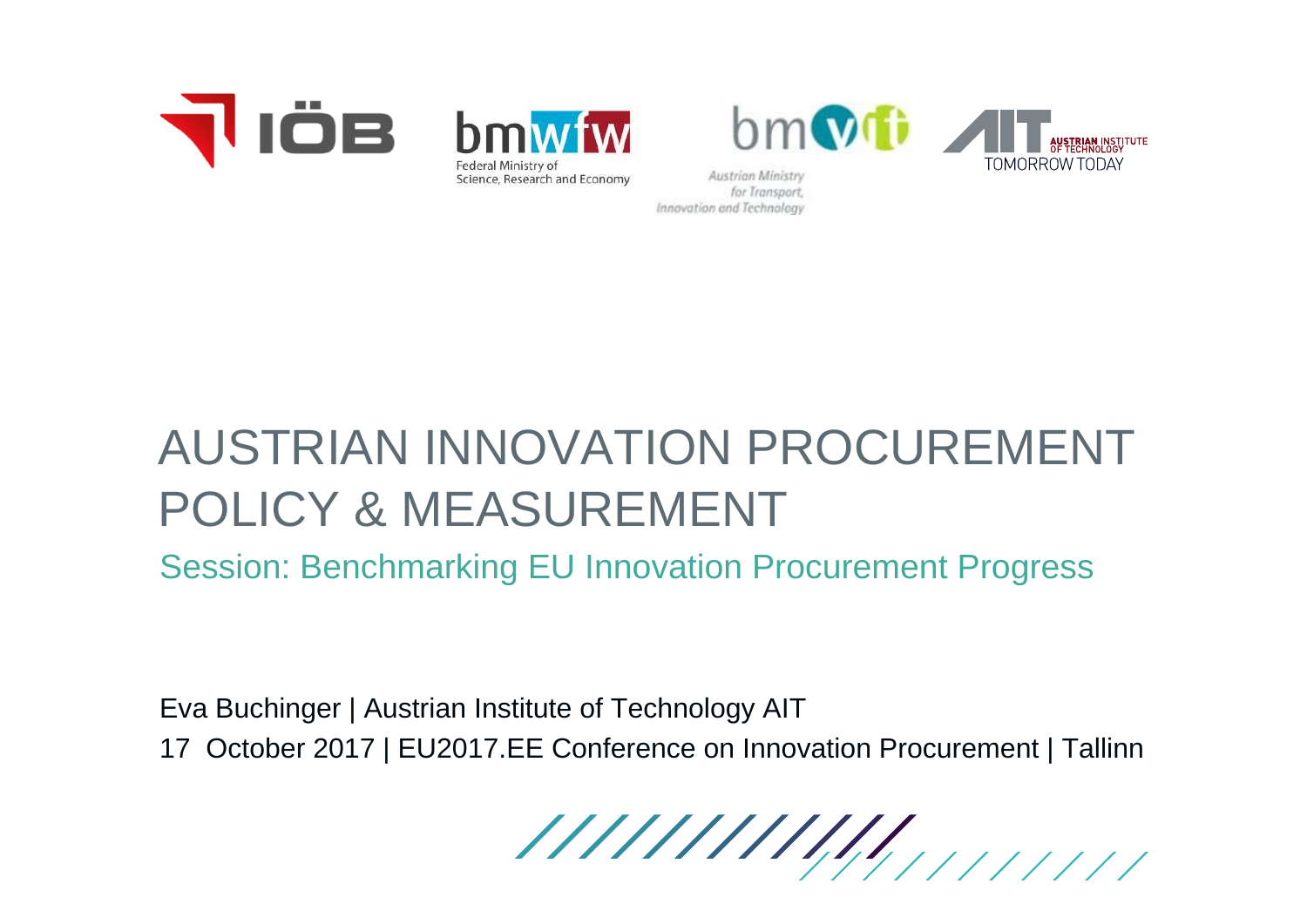



### POLITICAL FRAMEWORK: PPPI INITIATIVE

**BBG** 

- • Austrian Action Plan on Public Procurement Promoting Innovation PPPI
- $\bullet$ Enacted 2012 | Austrian Council of Ministers
- $\bullet$  Political responsibility
	- $\bullet$  BMWFW Federal Ministry of Science, Research and Economy
	- $\bullet$  BMVIT Federal Ministry for Transport, Innovation and Technology

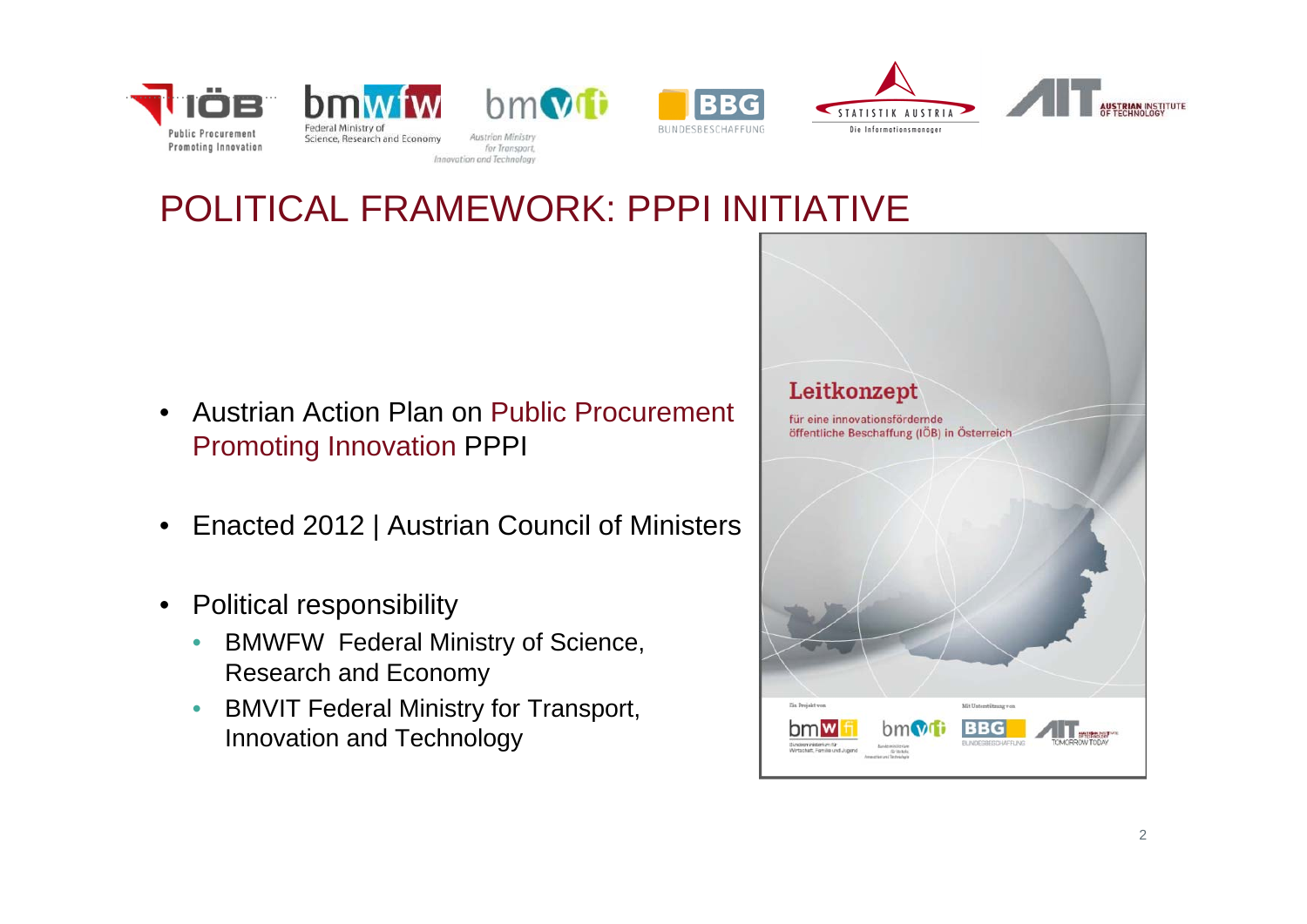

#### POLICY: PPPI EMPOWERMENT

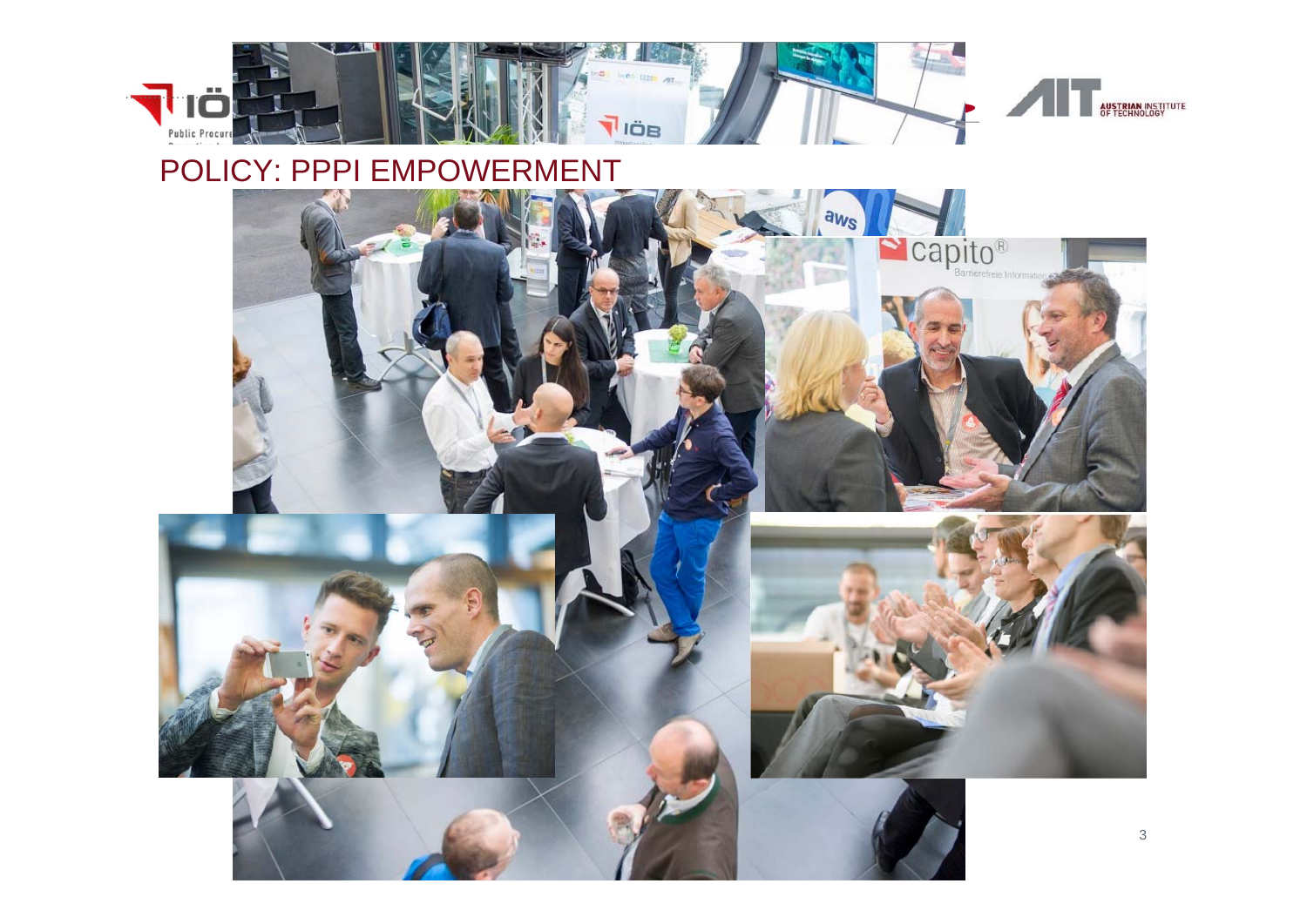



Austrian Ministr for Transport Innovation and Technolog

 $hm$   $v$   $t$   $t$ 

#### WHAT KIND OF PPPI EMPOWERMENT

- $\bullet$  Basic services
	- $\bullet$ Training for public procurers
	- $\bullet$ Networking for suppliers & procurers
	- •Information & awareness events for all stakeholders
- $\bullet$  Online-platform http://www.innovationspartnerschaft.at/
	- • Brokerage: public authorities announce their specific needs and problems ("challenges") and suppliers post their innovation solutions ("open innovation")
	- •Marketplace: suppliers have the opportunity to present their innovative solutions
- • Financial incentives
	- •Awarding vouchers | contest
	- •Awarding PCP grants
	- •Awarding R&D grants | mandatory inclusion of public end-users

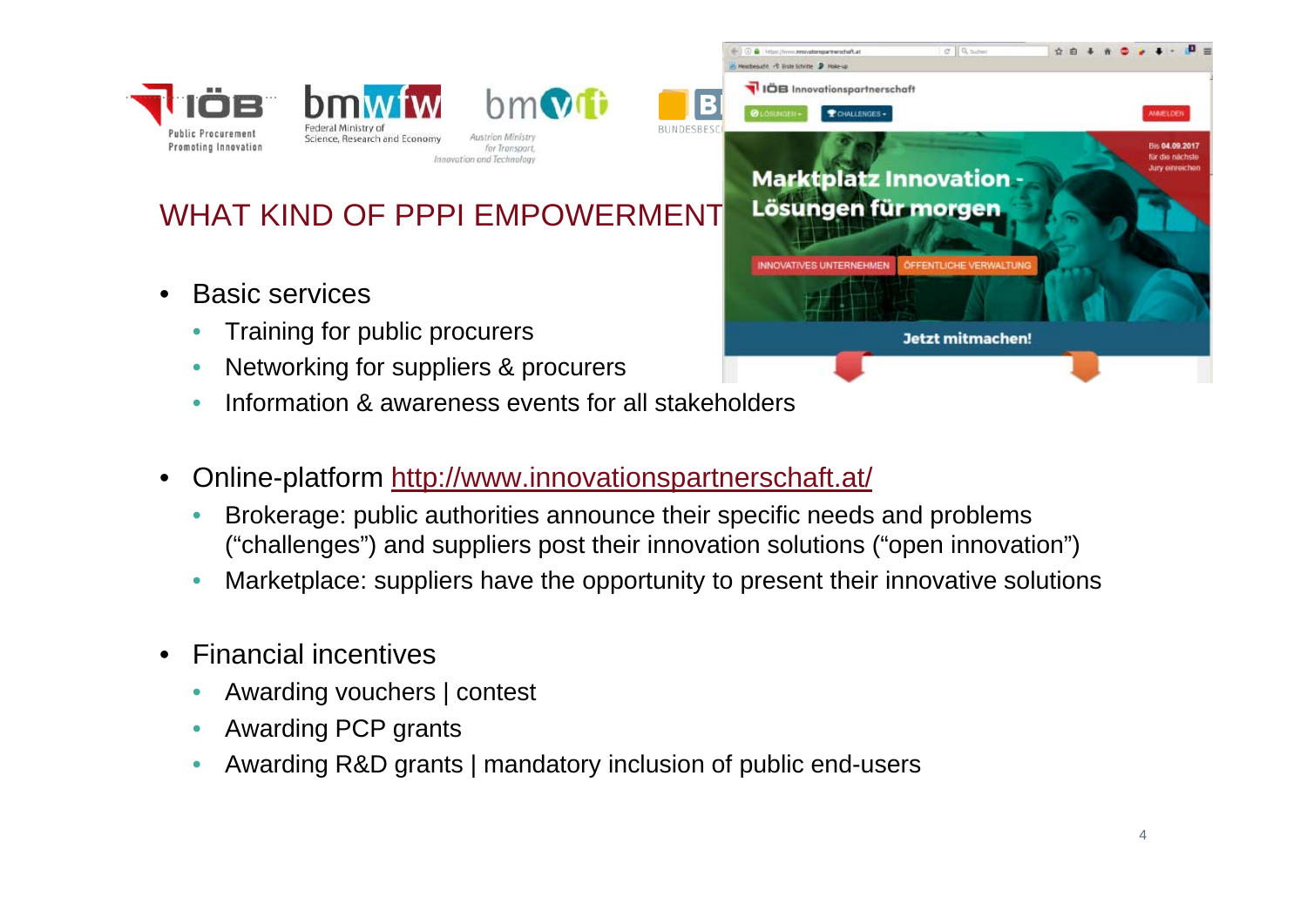







#### WHO PROVIDES PPPI EMPOWERMENT

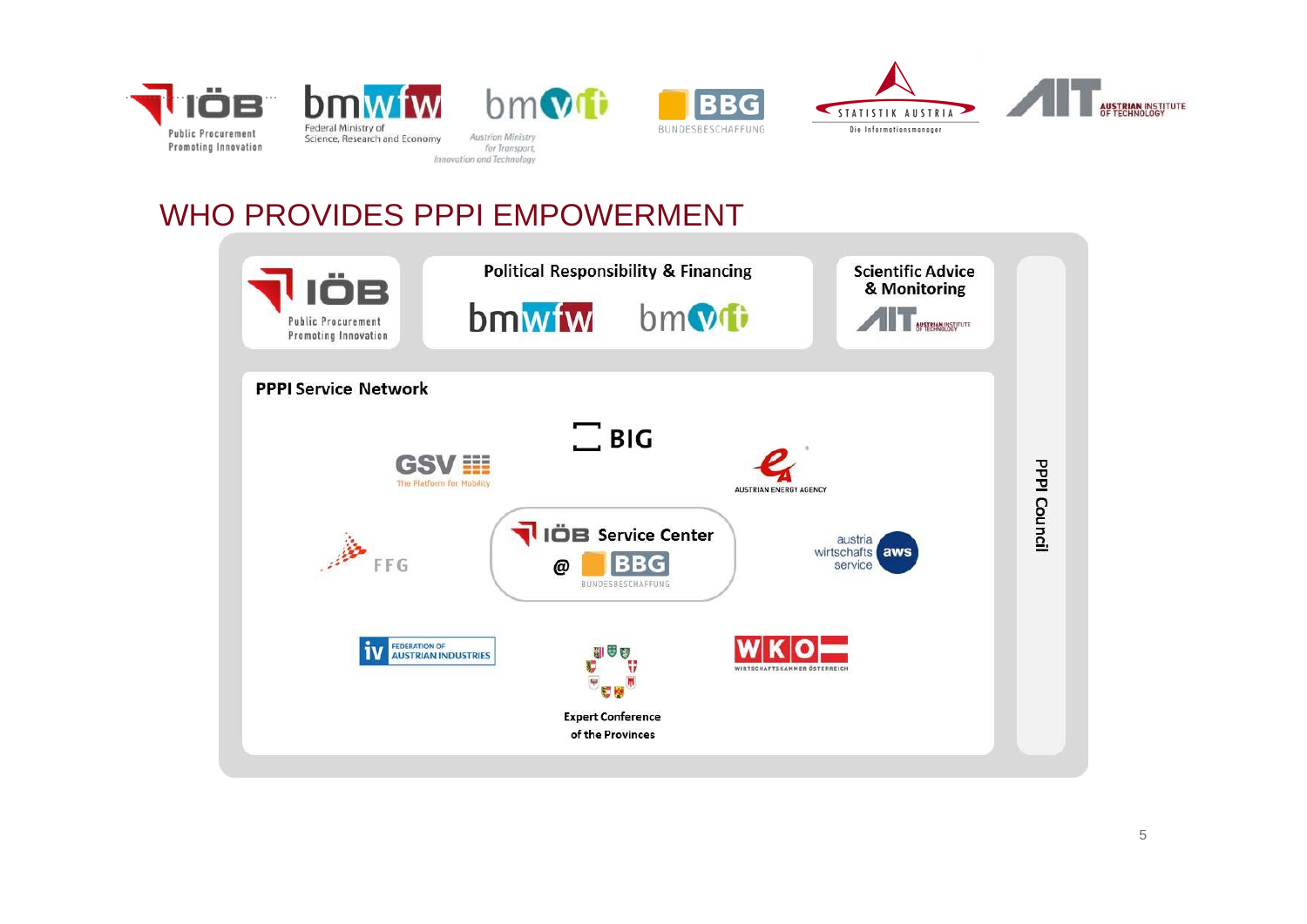



 $bm$ **Austrian Ministr** for Transport,





### PPPI MONITORING SYSTEM

- $\bullet$  Reporting
	- $\bullet$ Performance indicators | services
	- $\bullet$ Biannual report | results
- •**Measuring** 
	- •PPPI survey | organizational level
	- •CIS | organizational level
	- •PPPI survey | project level
- • Assessing
	- •Interim assessments
	- •Evaluation 2017/2018
- • Learning
	- $\bullet$ Innovation Procurement Policy Lab

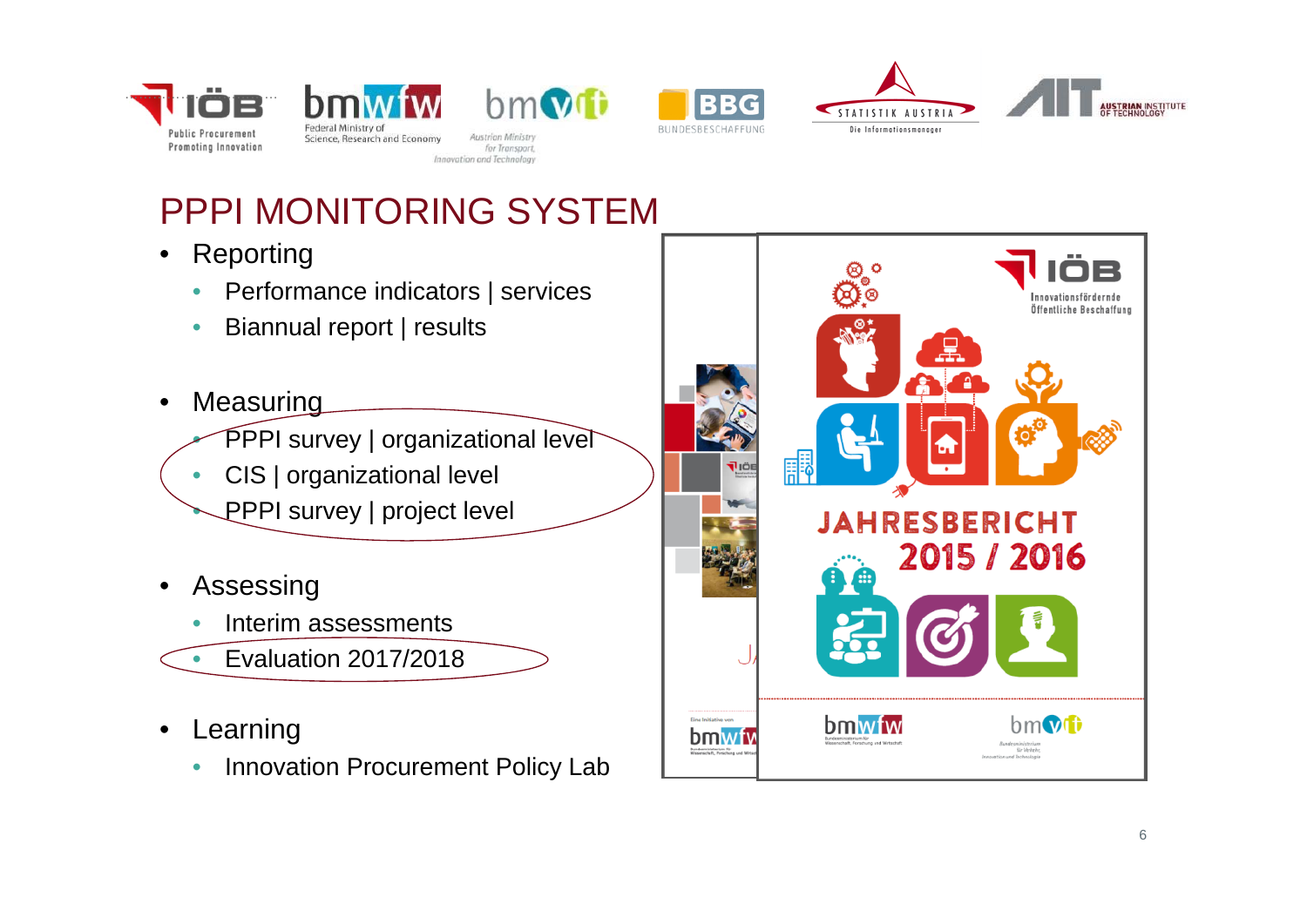

 $hm$  $N$ for Transport Innovation and Technolog





PPPI PILOT SURVEYSTATISTICS AUSTRIA [a] MEASUREMENT | ORGANIZATIONAL LEVEL | PROCURER

- • Three types of innovation procurement included
	- • Goods/services developed for the procurer (R&D) 'development initiator'
	- • Goods/services were the procurer was the 'first buyer'
	- • Goods/services new on the market and new for the procurer 'diffusion accelerator'
- Result
	- $\bullet$  Share of PPPI of the total procurement volume between 2.3% and 3.3% (government sector)

|                                        | <b>STATISTIK AUSTRIA</b><br>bis Informationsmensger                                                                                                                                                                                                                                                                                                                                                                                                                                                                                                                                                                                                                                                                                                                                                                                                                                                                                      |
|----------------------------------------|------------------------------------------------------------------------------------------------------------------------------------------------------------------------------------------------------------------------------------------------------------------------------------------------------------------------------------------------------------------------------------------------------------------------------------------------------------------------------------------------------------------------------------------------------------------------------------------------------------------------------------------------------------------------------------------------------------------------------------------------------------------------------------------------------------------------------------------------------------------------------------------------------------------------------------------|
|                                        | <b>Bundespretch Statistik Osterwich</b>                                                                                                                                                                                                                                                                                                                                                                                                                                                                                                                                                                                                                                                                                                                                                                                                                                                                                                  |
|                                        | DIRECTION REVOLKERUNG<br>Wasenschaft, Technologie, Bildung                                                                                                                                                                                                                                                                                                                                                                                                                                                                                                                                                                                                                                                                                                                                                                                                                                                                               |
|                                        | Guglgassa 13, 1110 Wien<br>Tel: (01) 711 28-7054, Fex: (01) 711 28-7680                                                                                                                                                                                                                                                                                                                                                                                                                                                                                                                                                                                                                                                                                                                                                                                                                                                                  |
|                                        | Ethal: innoveters@ctetictik.goat; URL: http://www.statictik.et<br>DVR: 0000043                                                                                                                                                                                                                                                                                                                                                                                                                                                                                                                                                                                                                                                                                                                                                                                                                                                           |
|                                        |                                                                                                                                                                                                                                                                                                                                                                                                                                                                                                                                                                                                                                                                                                                                                                                                                                                                                                                                          |
|                                        |                                                                                                                                                                                                                                                                                                                                                                                                                                                                                                                                                                                                                                                                                                                                                                                                                                                                                                                                          |
|                                        | <b>INNOVATIONSFÖRDERNDE BESCHAFFUNG 2013</b>                                                                                                                                                                                                                                                                                                                                                                                                                                                                                                                                                                                                                                                                                                                                                                                                                                                                                             |
|                                        |                                                                                                                                                                                                                                                                                                                                                                                                                                                                                                                                                                                                                                                                                                                                                                                                                                                                                                                                          |
| (BMWFW) durchgeführt.                  | Die Erfassung der innovationsfördernden Beschaffung wird von Statistik Austria im Auftrag des Bundesministeriums für<br>Verkehr, Innovation und Technologie (BMVIT) und des Bundesministeriums für Wissenschaft, Forschung und Wirtschaft                                                                                                                                                                                                                                                                                                                                                                                                                                                                                                                                                                                                                                                                                                |
|                                        | bm vit                                                                                                                                                                                                                                                                                                                                                                                                                                                                                                                                                                                                                                                                                                                                                                                                                                                                                                                                   |
|                                        |                                                                                                                                                                                                                                                                                                                                                                                                                                                                                                                                                                                                                                                                                                                                                                                                                                                                                                                                          |
| geben ist.                             | Bitte machen Sie Ihre Angaben nur für die Organisation/Einrichtung/Institution/Körperschaft, die auf dem Adressetikett ange-                                                                                                                                                                                                                                                                                                                                                                                                                                                                                                                                                                                                                                                                                                                                                                                                             |
|                                        | Für Gemeinden: Schließen Sie die Beschaffungsausgaben der Gemeindebetriebe aus!                                                                                                                                                                                                                                                                                                                                                                                                                                                                                                                                                                                                                                                                                                                                                                                                                                                          |
|                                        |                                                                                                                                                                                                                                                                                                                                                                                                                                                                                                                                                                                                                                                                                                                                                                                                                                                                                                                                          |
|                                        | 1 INNOVATIONSFORDERNDE BESCHAFFUNG IST GEGEBEN BEI:                                                                                                                                                                                                                                                                                                                                                                                                                                                                                                                                                                                                                                                                                                                                                                                                                                                                                      |
| sind)                                  |                                                                                                                                                                                                                                                                                                                                                                                                                                                                                                                                                                                                                                                                                                                                                                                                                                                                                                                                          |
| exanders                               |                                                                                                                                                                                                                                                                                                                                                                                                                                                                                                                                                                                                                                                                                                                                                                                                                                                                                                                                          |
|                                        |                                                                                                                                                                                                                                                                                                                                                                                                                                                                                                                                                                                                                                                                                                                                                                                                                                                                                                                                          |
|                                        | beschafft hat; z.B. Ihre Organisation dient künftig als Referenzgeber)                                                                                                                                                                                                                                                                                                                                                                                                                                                                                                                                                                                                                                                                                                                                                                                                                                                                   |
|                                        | ältere Menschen, neuartige Medientechnikausstattung für Schulen/Universitäten/Büros                                                                                                                                                                                                                                                                                                                                                                                                                                                                                                                                                                                                                                                                                                                                                                                                                                                      |
|                                        | tion noch nicht der Regelfall war; z.B. Ihre Organisation bezieht sich auf bereits vorhandene Referenzen)                                                                                                                                                                                                                                                                                                                                                                                                                                                                                                                                                                                                                                                                                                                                                                                                                                |
|                                        | (1) Neuentwicklung (d.h. Güter oder Dienstleistungen, welche neu für die Anforderungen Ihrer Organisation entwickelt worden<br>Beispiele: Spezialfahrzeuge, Software, IT-Dienstielstungen, Instrumente, Geräte, Möbel usw., die eigens für ihre Organisation entwickelt<br>(2) Erstkauf (d.h. Güter oder Dienstleistungen, von denen Sie wissen, dass Sie die erste Stelle sind, die dieses Produkt<br>Beispiele: Neuartige schallabsorbierende Büromöbel, neuartige Informationsleitsysteme für Gebäude, neuartige Assistenzsysteme für<br>(3) Diffusion (d.h. bereits am Markt vorhandene innovative Güter oder Dienstleistungen, deren Anschaffung in Ihrer Organisa-<br>Beispiele: LED-Leuchten anstelle herkömmlicher Leuchten, Elektrofahrzeuge oder Erdgasfahrzeuge anstelle von Benzin-/Dieselfahrzeu-<br>gen, Smartphones anstelle von Festnetztelefonen, integrierte Kundenkartenabrechnungssysteme anstatt Einzelkundenkarten |
|                                        |                                                                                                                                                                                                                                                                                                                                                                                                                                                                                                                                                                                                                                                                                                                                                                                                                                                                                                                                          |
| Dieser Fragebogen wird ausgefüllt von: | Funktion in der                                                                                                                                                                                                                                                                                                                                                                                                                                                                                                                                                                                                                                                                                                                                                                                                                                                                                                                          |
| Name                                   | Einrichtung                                                                                                                                                                                                                                                                                                                                                                                                                                                                                                                                                                                                                                                                                                                                                                                                                                                                                                                              |
| E-Mail                                 | Telefon                                                                                                                                                                                                                                                                                                                                                                                                                                                                                                                                                                                                                                                                                                                                                                                                                                                                                                                                  |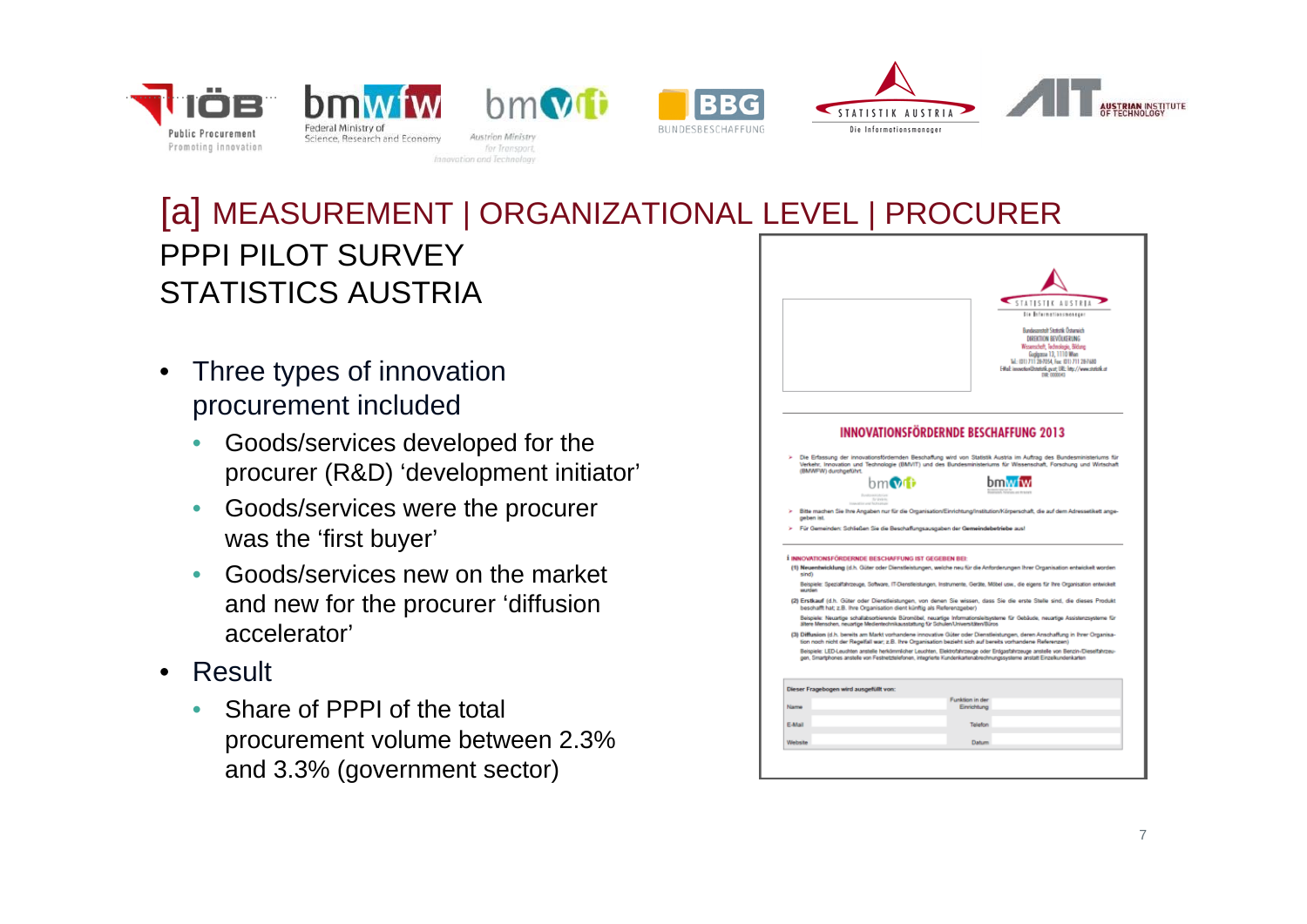

### [b] MEASUREMENT | ORGANIZATIONAL LEVEL | SUPPLIER PPPI DATA CISSTATISTICS AUSTRIA

- • Between 2012 and 2014, 33.6% of Austrian enterprises (10+ employees) had at least one contract with a public institution
- 2.2% of Austrian enterprises had a contract with a public institution specifically requiring innovation
- 2.5% of Austrian enterprises had a contract with a public institution where innovation was not specifically required as part of the contract, but a consequence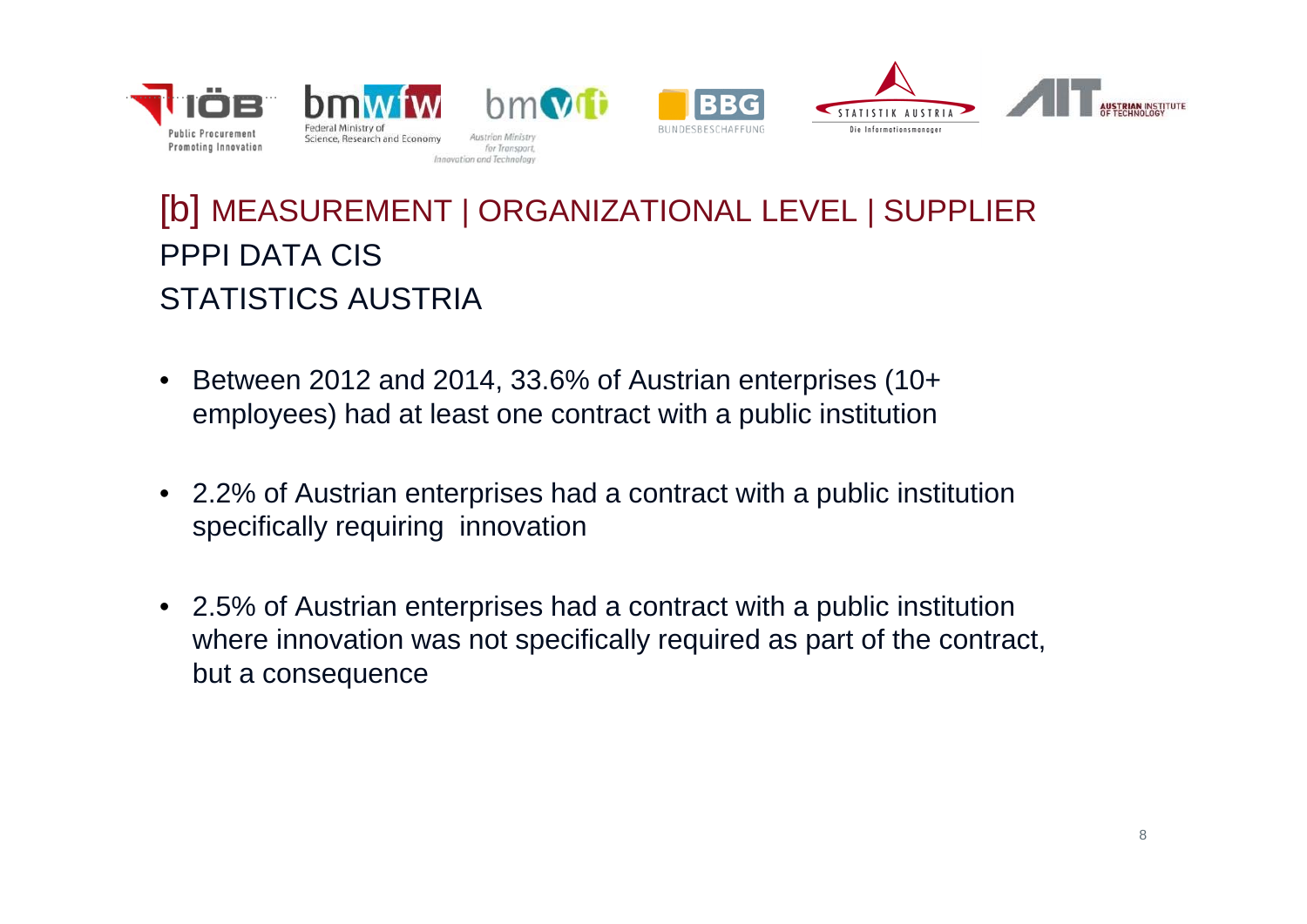

#### [c] MEASUREMENT | PROJECT LEVEL | E-TENDERING PLATFORMS

- •Measurement initiative starting just now with a first register…..
- • National basic register for public procurers
	- •https://www.auftrag.at/ mandatory print "Wiener Zeitung"; mandatory electronic from 2018
- $\bullet$  National e-procurement registers
	- $\bullet$ https://www.auftrag.at/ platform for public/private procurers & suppliers
	- •https://www.e-beschaffung.at/ platform for public procurers & suppliers
	- $\bullet$ http://www.bbg.gv.at/ platform for public procurers & suppliers
	- $\bullet$ https://www.ava-online.at/ platform public procurers (ÖBB, ASFINAG) & suppliers
	- •https://dig.at/ platform for public/private procurers & suppliers
	- •https://www.ankoe.at/ platform for public procurers & suppliers

•………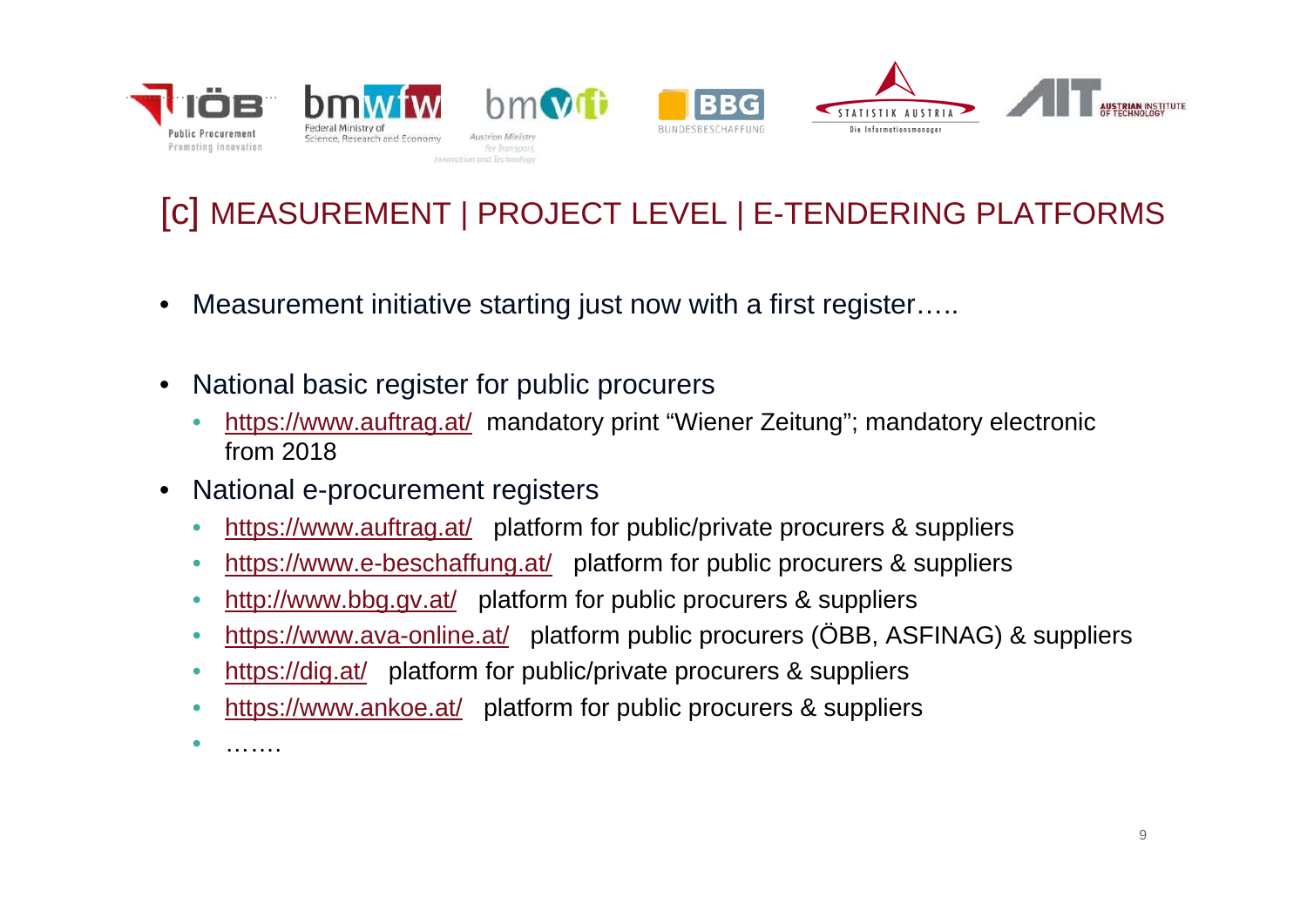





### [d] EVALUATION "PPPI INITIATIVE"

- $\bullet$  Process Owner
	- • BMWFW Federal Ministry of Science, Research and Economy & BMVIT Federal Ministry for Transport, Innovation and Technology
- Evaluation Team
	- • Austrian Institute for SME Research (AT), Joanneum Research (AT), Institute for Innovation and Technology (DE), MIOIR (UK)
- • Duration
	- •July 2017 - February 2018
- • Dimensions
	- • Ex-post: progress 'implementation PPPI Action Plan' | impact 'PPPI Service Center | effectiveness 'PPPI Governance (Service Network, PPPI Council)' | state-of-play 'PPPI monitoring system'
	- • Ex-ante: development recommendations 2019 onwards | 'PPPI Service Center | PPPI governance | PPPI monitoring | Focus on 'impact & 'cost-benefit-ratio'
	- •International dimension: benchmarking the PPPI initiative in the EU context